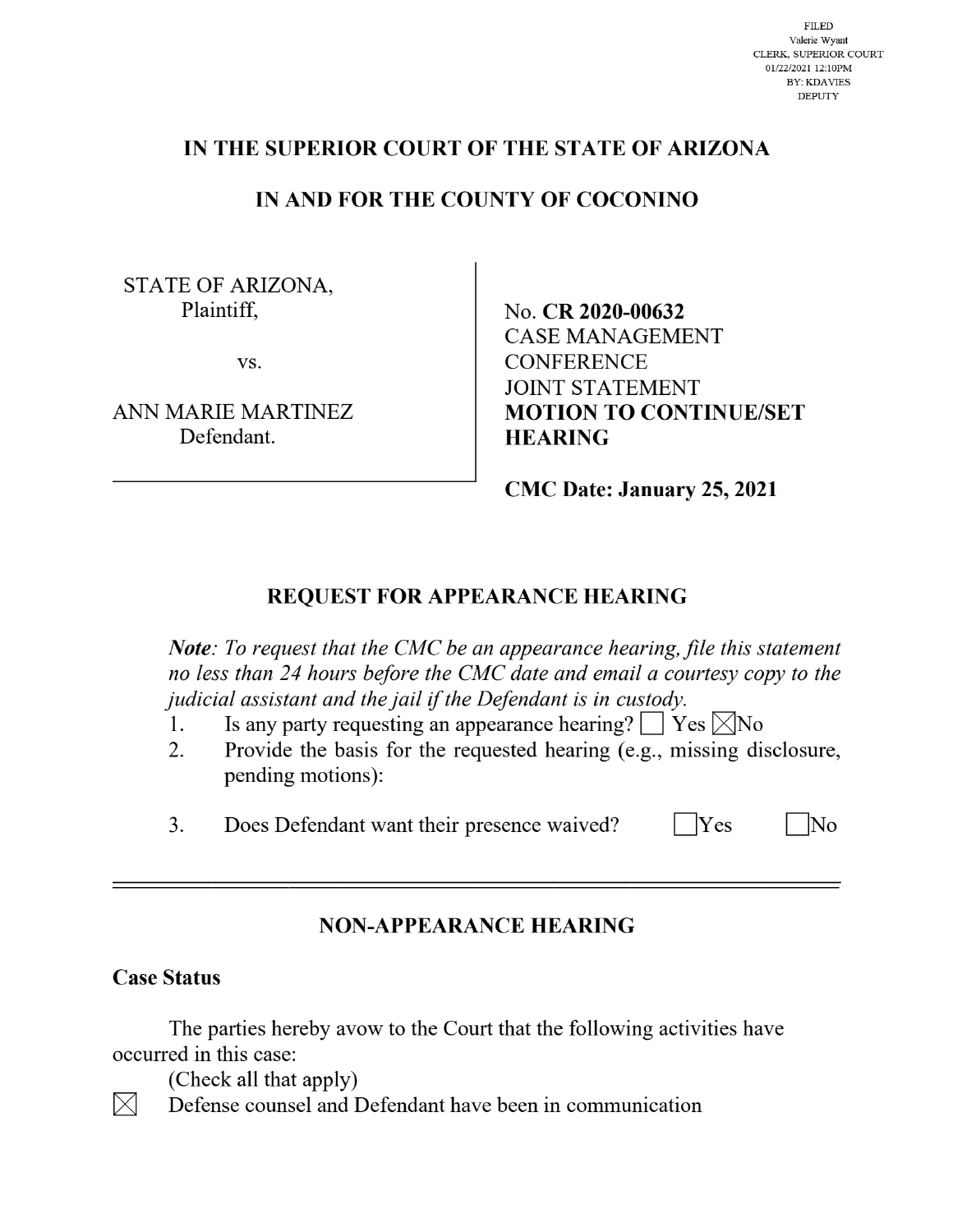- $\boxtimes$ The State and Defense are in the process of complying with Rule 15.1, Ariz R.Crim.P. and are communicating to resolve any outstanding disclosure items.
- $\boxtimes$ There are no disclosure or discovery disputes at this time between the parties that require the Court's involvement.
- $\boxtimes$ There are no pending motions (including Notice of Change of Judge) before the Court.

For any item(s) not checked above, please explain why and the parties' plan for addressing these issues:

Have parties completed the tasks they were going to complete since the last CMC? Yes No

List completed tasks: This case was formerly CR 2020-00359. The defense is still actively pursuing investigation and obtaining records in defense of the allegations in this case. Over 2,000 pages of disclosure have been made in this case. Defense counsel has been in contact with potential defense witness, however, due to COVID-19 no in-person meetings or interviews have taken place. Defense anticipates filing a Motion for additional records and is in communication with the state regarding the Motion and the specific records. Both parties are awaiting the Court's ruling on the Motion to Remand filed by the Defense.

If tasks not completed, please state why not completed?

What *specifically* will be accomplished between now and the next CMC to move to resolution of this matter? Defense will continue to review the disclosure and prepare its case, which hopefully include in-person interviews once COVID-19 has subsided.

## **Plea Discussions**

The status of plea negotiations is as follows (check applicable boxes):

- There is a written plea offer that expires The plea offer has  $\blacksquare$ been communicated in writing to:  $\Box$  defense attorney/  $\Box$  Defendant.
- A plea offer is forthcoming from the State/being discussed/or a deviation request is pending
- $\boxtimes$ No plea offer will be made. (According to the State.)